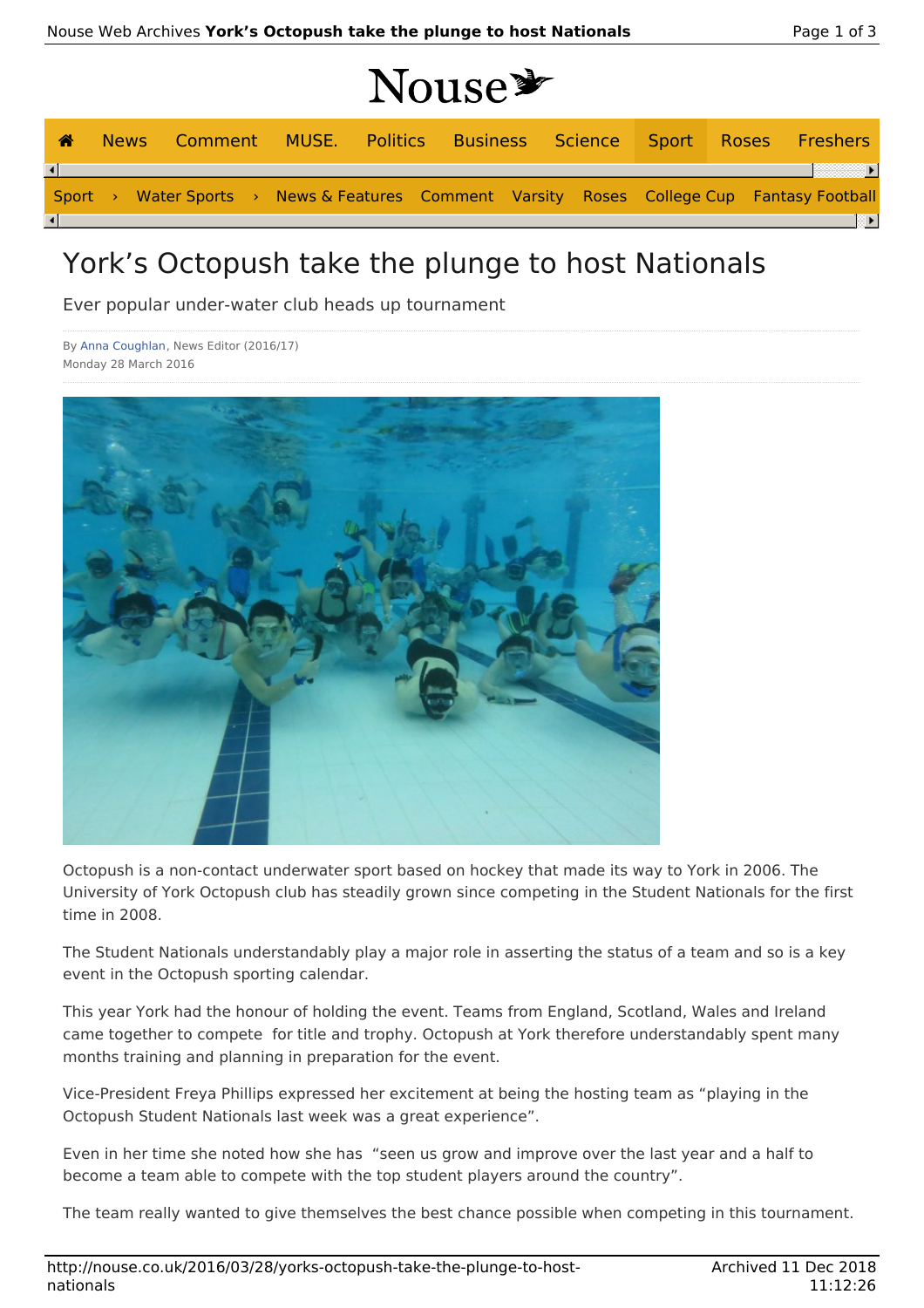Training continued right up until the day before competition, with the team heading to Leeds on the Friday night for one last training session.

York was made up of two University teams, one being that of returning students and the other of current.

Phillips explained that they had "the opportunity to invite along the Heidelberg team from Germany, started by ex members of our own club, highlighting our links with new international teams".

This adds to the establishment of the Octopush club as even hosting places the teams in a "prominent position" in the landscape of an "ever growing sport".

Games began on Saturday morning at nine AM sharp and as the hosting team, York was ready and waiting as early as seven.

Before lunch there were five games of twelve minutes each. The three York teams comfortably settled into a rhythm winning eleven out of the possible fifteen games.

Later on in the day it became apparent that one of the York teams had ranked in the top six at the event, the other two teams finding themselves suitably settled in the second league.

At this point the number of games increased and the teams had played five each, which as expected increased the intensity of play and strain on the teams.

Despite this the first York team qualified for the fifth and sixth play off, the second winning their league and finishing seventh.

Those returning to play won three out of their five games and performed exceptionally well, beating most other teams in their league, but were unable to place considering they were no longer students.

The final results of the event therefore put the two teams in sixth and seventh place overall. This was a great success for the team as it is the highest ranking ever for the freshers' team.

As well as being the highest average score across both teams, Phillips closed by emphasising how she is "so proud of both our teams". Although they did not come first she felt they "hosted a very successful tournament, leaving our club as one of the leading names within student Octopush".

Plymouth continued to be the leading team in terms of scoring though, continuing a seven year winning streak. They beat every team and so Stirling came second and Warwick third.

In relation to the club's success at Roses they beat Lancaster 8-0, instilling in the team the right attitude when approaching this event. We can hopefully expect therefore for York to do well in Octopush at the event.



|                                                     | Most Read Discussed                                           |  |  |  |  |  |  |
|-----------------------------------------------------|---------------------------------------------------------------|--|--|--|--|--|--|
| 1. Men's Football 3s fight back to win on Derby Day |                                                               |  |  |  |  |  |  |
| 2. Premier League Round-Up: Gameweek 15             |                                                               |  |  |  |  |  |  |
| 3. Zidane the greatest of all time                  |                                                               |  |  |  |  |  |  |
|                                                     | 4. Mind over Matter: An insight into the psychology of boxing |  |  |  |  |  |  |
|                                                     | 5. Women's sport to open and close Roses 2019                 |  |  |  |  |  |  |
|                                                     | 6. Is lad culture really a bad thing?                         |  |  |  |  |  |  |